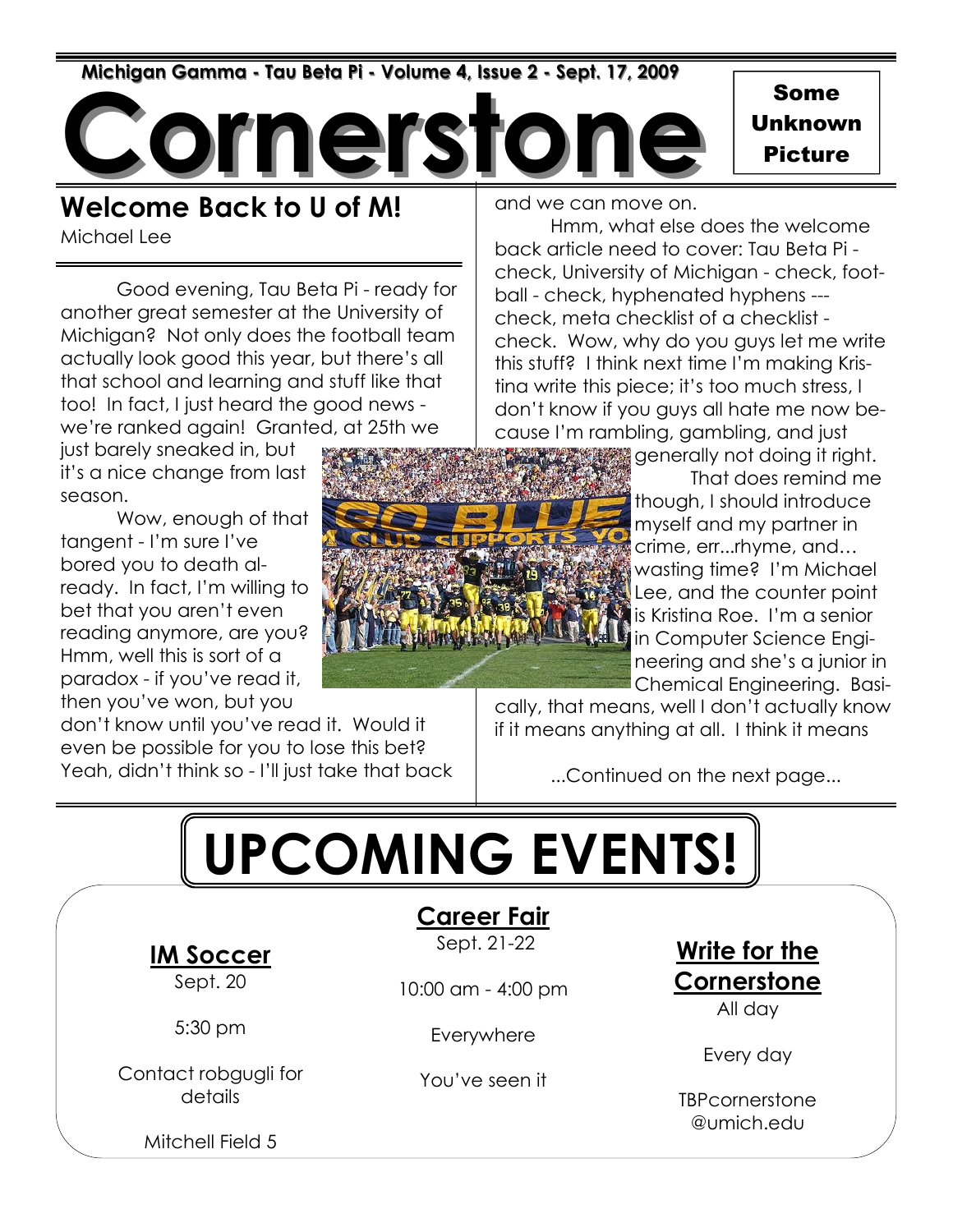page 2

we're busy, but if you're an engineer and not busy, I personally believe you're doing it wrong.

Wow, I feel bad for leaving this tiny little paragraph at the end. I guess the point of this article is to welcome you back to school and I hope you feel sufficiently welcome. Brace yourselves for another semester, this year's going to be a dozy! GO BLUE!

#### Electing: ??? By Kristina Roe

Welcome to First Comity, electees! You've been invited to join Tau Beta Pi and have quite bravely come forth to accept the challenge. By now you probably already know that TBP is a respected engineering honors society, open to all engineering majors. Great right? You may or may not have heard, but TBP is also an honors society that actually does things! Even better. Regardless of your motivation, you are (hopefully) here at First Comity with a burning desire to elect. Although you will certainly learn everything you need to know in order to become a proper TBP member from more official sources than I, this article will hopefully summarize what electing to TBP is all about.



Yo Kristina, I'm real happy for you, and I'ma let you finish, but Jill<br>Schlechtweg had the best expl<br>of electing of all time! Schlechtweg had the best explanation<br>of electing of all time!<br>Schlanation

#### You are eligible to elect to TBP based on your

academics- that's why you were invited. But there are a "few" more things you need to do before you can become an official member of Tau Beta Pi. If you elect this semester and fulfill all requirements, you will be initiated as a TBP member by the end of this semester. Fulfilling all the requirements is called electing, and I'll outline what that entails in the below paragraph. You will also be in a small electee group, led by a TBP active who "knows the ropes" when it comes to the electing process.

You'll need to write essays about character for us, as well as be interviewed by TBP actives. Neither of these are anything to stress about, we are just trying to get to know you all individually, making sure you possess the essentials of being a Tau Bate: honesty and integrity. You will have to take an exam covering TBP history and information about this semester's officers. This is a chance for you to get to know TBP, so don't stress about it! Once all of these items have been completed, you'll need to fulfill your service hours and tutoring. TBP offers a variety of service opportunities and times; volunteering is an integral part of being in TBP.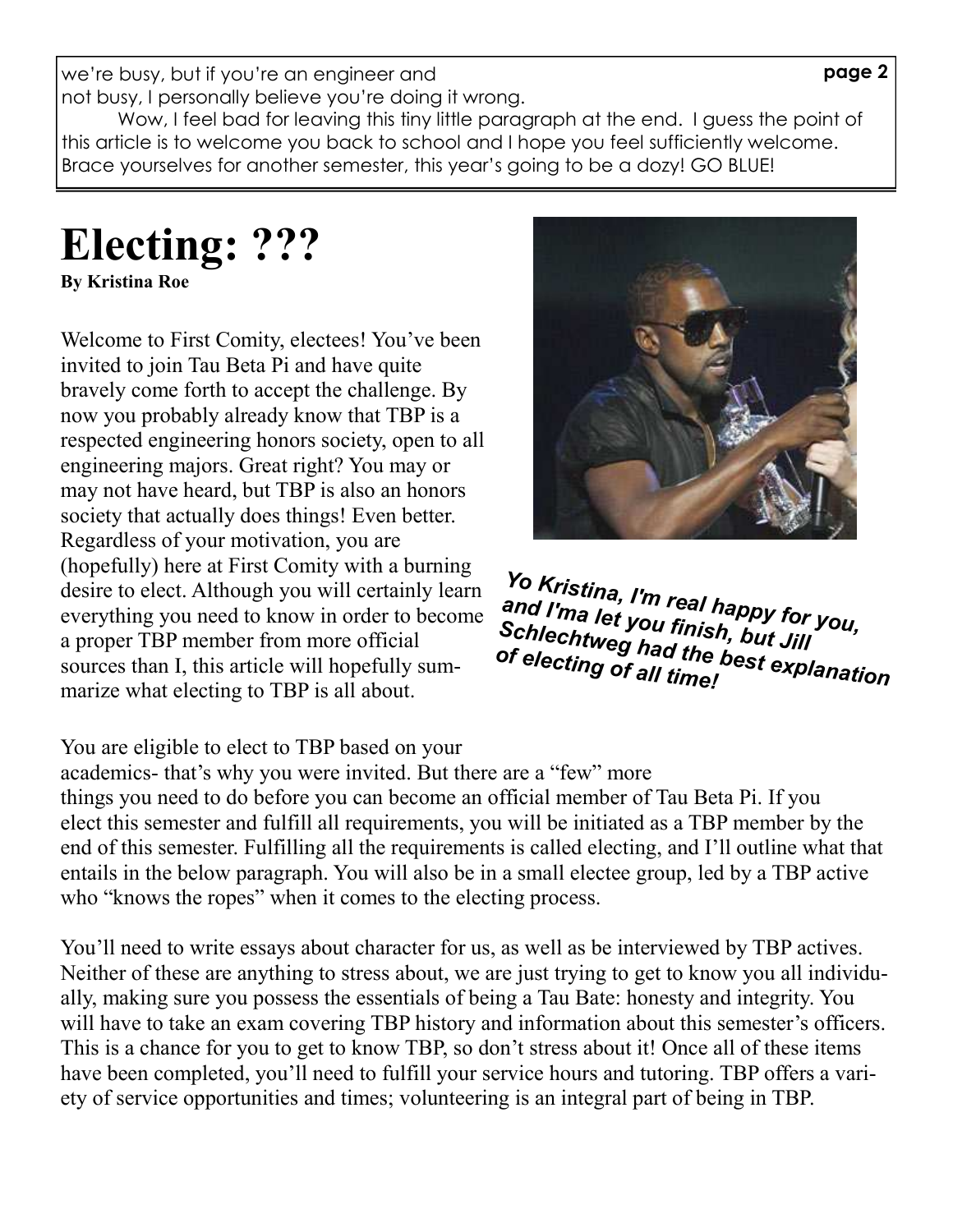## Electing, cont.

Star Wars A New Hope Harry Potter and the Philosopher's Stone **EPIC TBP Electing**, synopsis

Our hero, Luke Skywalker Harry Potter TBP electee is an orphaned college student living with his <del>uncle and aunt</del> roommate on the remote wilderness of <del>Tatooine suburbia</del> the University of Michigan campus.

He is rescued from <del>aliens muggles</del> a life without meaning by wise, bearded <del>Ben Kenobi</del> <del>Hagrid</del> Katy Kneiser, who turns out to be <del>a Jedi Knight Wizard</del> the President of Tau Beta Pi.

Luke Harry TBP electee is also instructed in how to use the Jedi light saber a magie <del>wand</del> his character as he too trains to become a <del>Jedi Wizard</del> TBP member.

<del>Luke Harry</del> TBP electee has many adventures <del>in the galaxy- at Hogwart's</del> at the University of Michigan and makes new friends such as <del>Han Solo Ron</del> TBP's small group and Princess Leia Hermione other TBP service event volunteers.

In the course of these adventures he distinguishes himself as a top  $X$ -wing pilot <del>Gryffindor seeker</del> TBP electee in the battle of the <del>Death Star Quidditch match</del> best small group making the direct hit catch that secures the Rebels Gryffinder his small group victory.

Luke Harry TBP electee also sees off the threat of <del>Darth Vader Lord Voldemort</del> HKN, who we know murdered his <del>uncle and aunt parents</del> appreciation for anything good in this world.

In the finale, Luke Harry TBP electee and his new friends receive medals of valour win <del>the House Cup</del> are officially initiated into Tau Beta Pi.

All of this will be set to an orchestral score composed by John Williams.



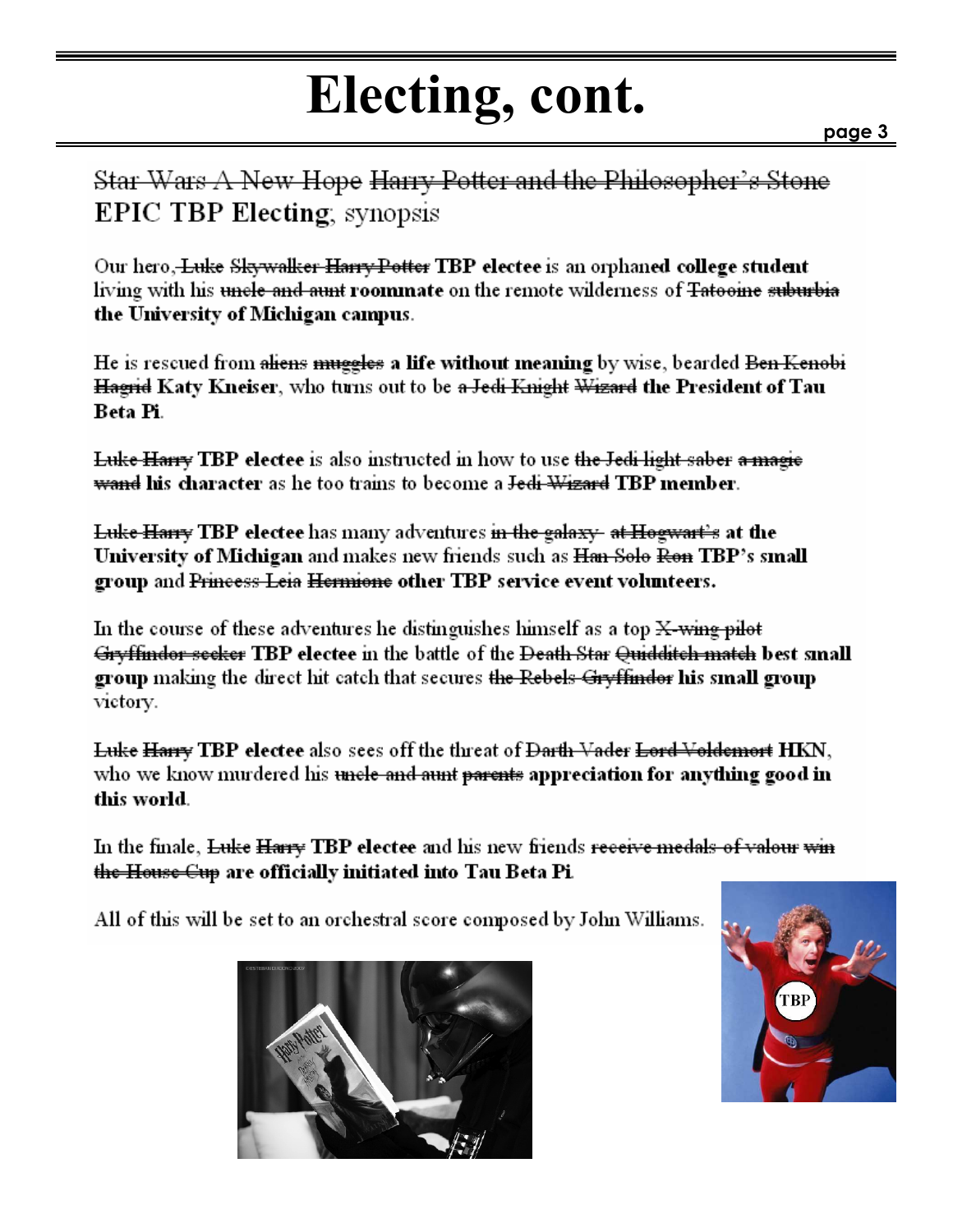## Poet's Place

#### I don't need no stinkin' Haiku Corner

#### MICHAEL LEE

Yes, that is correct, I just called you all out; So for the Haiku lover's out there, That's not what I'm all about.

Sure my rhyme and meter, May be a bit wacky; But when it comes right down to it, At least it's not that tacky.

Well my time is short, And my patience too, If haikus are what you want to see, I leave it up to you!

Peace to the nexus ya'll...

### Word of the Day

Word Noisome

How to say it NOY-sum

#### **Definition**

Noxious; harmful; unwhole-

some. Offensive to the smell or other senses; disgusting.

#### Can I have that in a sentence?

The body politic produces noisome and unseemly substances, among which are politicians.

 -- P. J. O'Rourke, "No Apparent Motive", The Atlantic, November 2002



Are you stressed out already, TBP?

Even though it's the beginning of the semester, you may be feeling under pressure! Syllabus-galore, scheduling issues and the inability to adjust to a "normal" sleeping schedule may be wrecking havoc

in your life right now. At ease, for we can be glad that we live in A2 and that we don't live in one of the 10 most stressful cities in the U.S. , which are as follows from Forbes:



- 1. Chicago, IL
- 2. Los Angeles, CA
- 3. New York, NY
- 4. Cleveland, OH
- 5. Providence, RI
- 6. San Francisco, CA
	- 7. Detroit, MI
	- 8. Boston, MA
- 9. Washington DC
	- 10. San Jose, CA



#### page 4